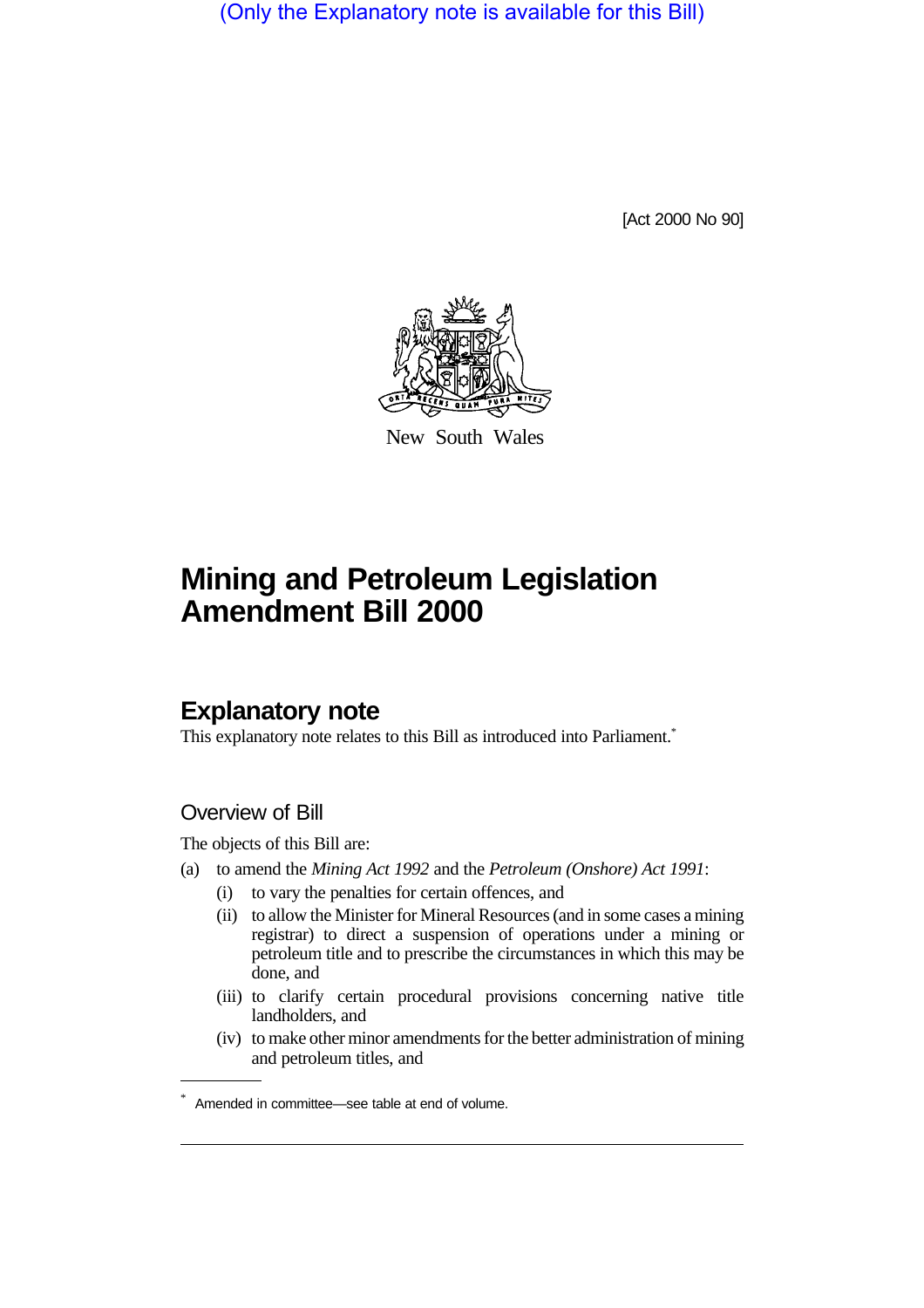Explanatory note

- (b) to amend the *Mining Act 1992*:
	- (i) to make further provision with respect to opal prospecting licences, and
	- (ii) to repeal provisions relating to the Geological and Mining Museum, and
	- (iii) to clarify the operation of provisions concerning the rights of landholders where the surface of land is affected by mining authorities and claims, and
- (c) to amend the *Petroleum (Onshore) Act 1991* to abolish the distinction currently drawn by that Act between the rights of landholders of private and Crown land, and
- (d) to amend the *Criminal Procedure Act 1986* as a consequence of the amendments to the *Mining Act 1992* and the *Petroleum (Onshore) Act 1991* contained in Schedule 1.

## Outline of provisions

**Clause 1** sets out the name (also called the short title) of the proposed Act.

**Clause 2** provides for the commencement of the proposed Act on a day or days to be appointed by proclamation.

**Clause 3** is a formal provision giving effect to the amendments to the *Mining Act 1992* and the *Petroleum (Onshore) Act 1991* set out in Schedules 1–4.

**Clause 4** is a formal provision giving effect to the amendments to the *Criminal Procedure Act 1986* set out in Schedule 5.

# **Schedule 1 Amendments relating to penalties**

**Schedule 1** amends provisions of the *Mining Act 1992* and the *Petroleum (Onshore) Act 1991* that create offences, so as:

- (a) to increase most maximum monetary penalties, and
- (b) to abolish imprisonment as a penalty for unlawful fossicking or prospecting, and
- (c) (in the case of the *Mining Act 1992*) to prescribe different penalties, in certain cases, for offences committed by individuals and offences committed by corporations.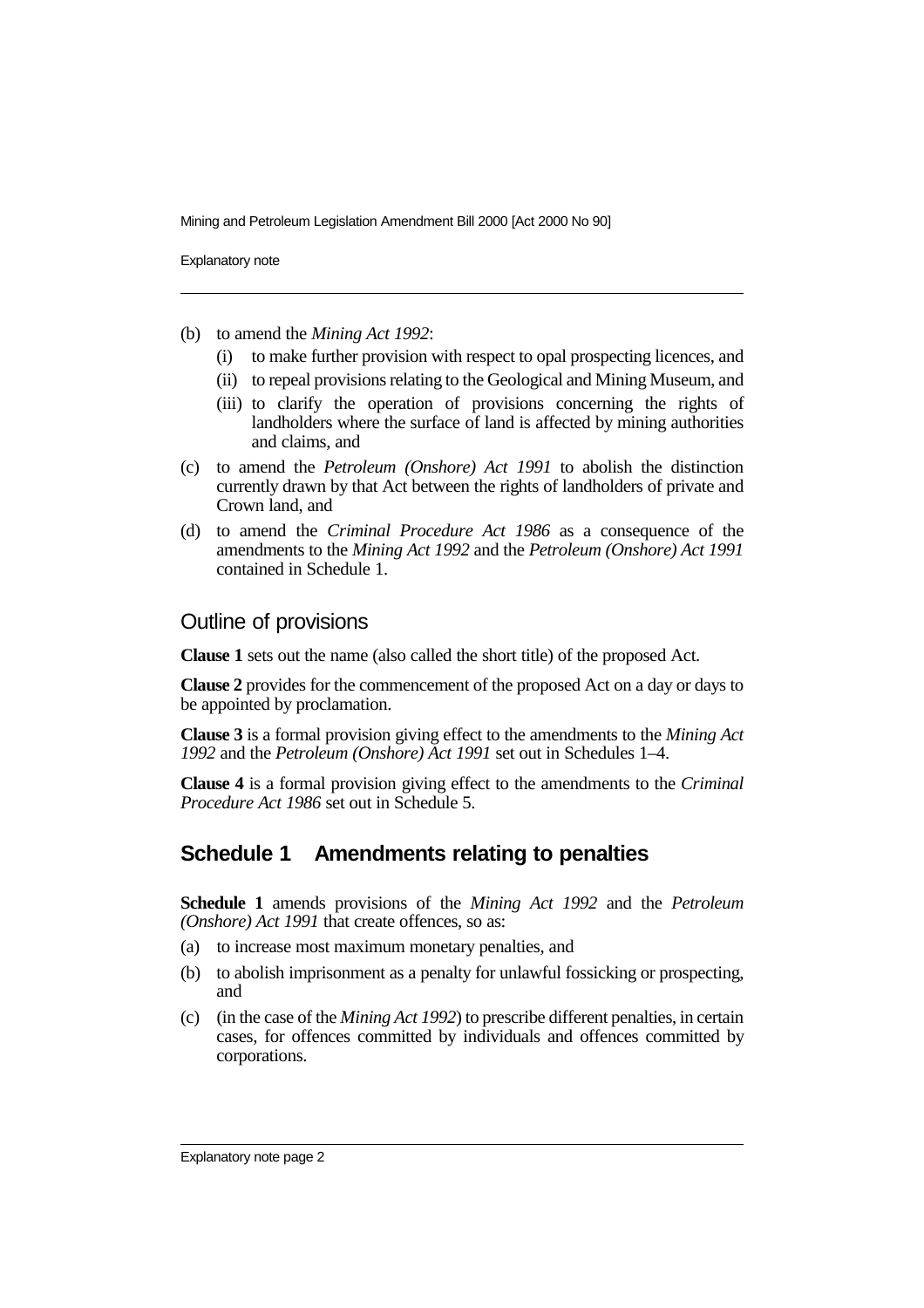Explanatory note

As a consequence of increasing the penalties for offences concerning unlawful mining, or concerning contravention of title conditions imposed for the protection of the environment, provision is made for proceedings for these offences to be taken on indictment, unless dealt with summarily in accordance with the *Criminal Procedure Act 1986*. **Schedule 1.1 [18]** and **1.2 [5]** and **Schedule 5** make the necessary amendments, and **Schedule 1.1 [4]** repeals section 12E of the *Mining Act 1992* as a consequence.

# **Schedule 2 Amendments relating to mining and petroleum titles**

#### **Surface mining in proximity to improvements**

Sections 31 and 49 of the Act prohibit the holder of an exploration licence or assessment lease from exercising rights under the licence or lease within the prescribed distance of a dwelling or other improvement erected or installed on land over which the licence or lease is granted, unless certain consents are first obtained. Sections 62 and 188 prohibit the grant of a mining lease or mineral claim within such a distance without those consents. **Schedule 2.1 [1]**, **[3]**, **[4]** and **[17]** amend these sections to make it clear that the prohibition in each case only relates to mining operations and mining titles that affect the surface of the land in proximity to the improvement.

#### **Assessment leases**

Part 4 of the *Mining Act 1992* and Division 3 of Part 3 of the *Petroleum (Onshore) Act 1991* relate to the assessment lease, which is a title that enables the holder to retain an interest in land that contains a valuable deposit of a mineral or of petroleum that is not commercially viable to be mined for the time being. **Schedule 2.1 [2]** and **2.2 [11]** insert explanatory notes at the end of relevant provisions in each Act that better describe the advantages and purposes of an assessment lease.

## **Conditions of consolidated leases**

**Schedule 2.1 [5]** repeals section 111 of the *Mining Act 1992*, which provided that, where mining leases are consolidated, a direction under section 77 of the Act that pertained to one of the existing leases and that allowed additional minerals to be mined only allowed mining for the additional mineral, after consolidation of the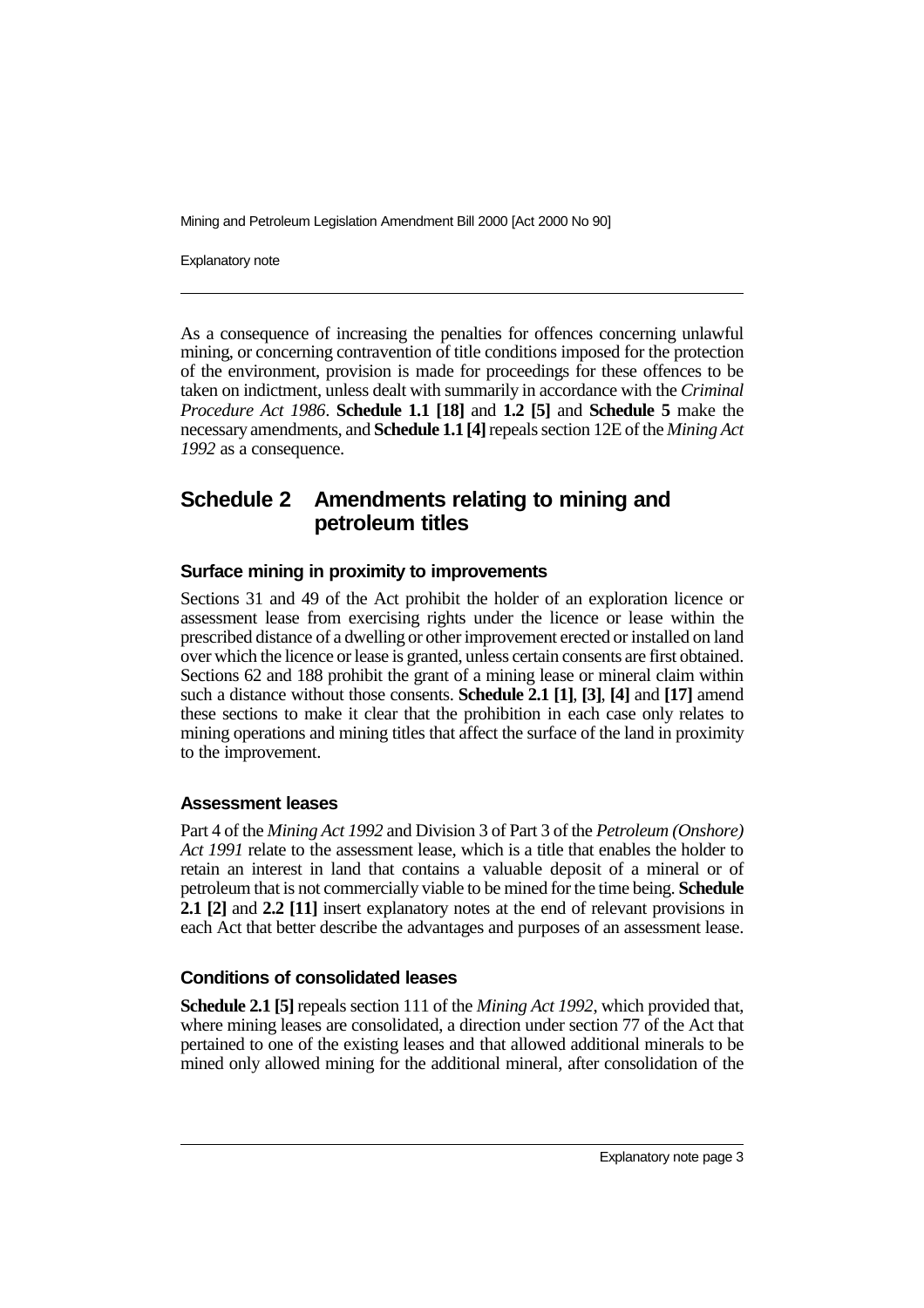Explanatory note

leases, in the area to which that existing lease applied. The practice has been to redetermine the conditions of the consolidated lease at the time of consolidation, which makes the section unnecessary.

#### **Cancellation of authorities and mineral claims**

Division 3 of Part 7 of the *Mining Act 1992* provides for the cancellation of a mining authority and prescribes the relevant grounds and procedures. **Schedule 2.1 [7]** amends section 125 of the Act to provide that, in addition to other available grounds, an authority may be cancelled because the holder has failed to use the land comprised in the authority in good faith for the purposes for which it has been granted, or has used the land for a purpose other than that for which the authority was granted. (Provision to that effect is already made in the *Petroleum (Onshore) Act 1991*.)

**Schedule 2.1 [18]** effects a similar amendment in relation to mineral claims.

#### **Suspension of operations under mining and petroleum titles**

**Schedule 2.1 [8]** amends section 125 of the *Mining Act 1992* in order to permit all or any operations under an authority to be suspended by the Minister (as an alternative to cancellation), where the holder has failed to pay royalty or maintain a security deposit in accordance with the Act or has breached a condition of the authority that was imposed for the protection of the environment. **Schedule 2.1 [6]** and **[9]**–**[16]** make consequential amendments to other provisions of Division 3 of Part 7 of the Act.

**Schedule 2.1 [19]**–**[26]** effect similar amendments in relation to mineral claims.

**Schedule 2.2 [2]**–**[5]** effect similar amendments to the *Petroleum (Onshore) Act 1991* in relation to petroleum titles.

## **Opal prospecting licences**

Section 227 of the *Mining Act 1992* prohibits the grant of opal prospecting licences over certain areas of land. **Schedule 2.1 [27]** amends the section to make it clear that such a licence cannot be granted over land in respect of which an application for a mineral claim is pending.

In addition, a number of amendments are made to the Act so as to make opal prospecting licences subject to conditions similar to those applying to other mining titles. In particular: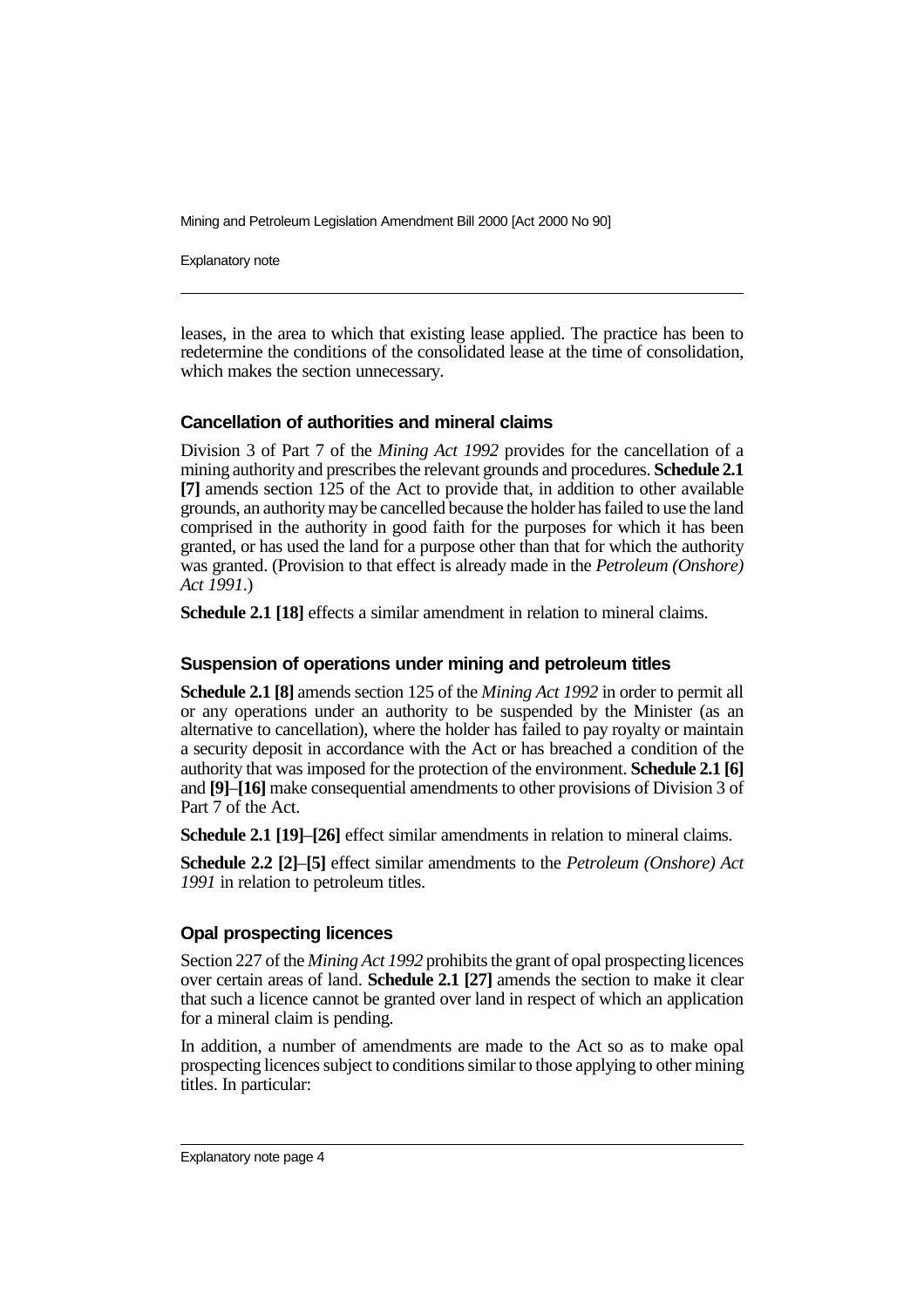Explanatory note

- (a) **Schedule 2.1 [28]** amends section 228 of the Act to provide that, before granting an opal prospecting licence, the applicant for the licence may be required to lodge a security deposit to guarantee performance of the conditions of the licence. **Schedule 2.1 [29]** inserts a new section 232A into the Act which provides that an opal prospecting licence currently in force may be amended to include provision for such a condition. **Schedule 2.1 [30]** inserts a new section 235B into the Act which prescribes the circumstances in which such a security deposit may be appropriated and the manner in which it may be applied.
- (b) **Schedule 2.1 [31]** and **[32]** amend section 240 of the Act to provide that the holder of an opal prospecting licence must comply with any direction given by the Minister to carry out rehabilitation work on land over which the licence was granted.

## **Powers of royalty officers**

For the protection of the revenue, section 247A of the *Mining Act 1992* currently permits royalty officers to enter premises occupied by holders of authorities or mineral claims to inspect financial and other documents relating to mining activities. **Schedule 2.1 [33]** amends the section to permit entry by officers of premises occupied by other persons (such as an accountant) if there is reason to believe that such documents are kept there.

## **Royalty exemption**

**Schedule 2.1 [34]** amends section 286 of the *Mining Act 1992* to provide that methane gas obtained in conjunction with coal mining operations is exempt from royalty. **Schedule 2.2 [13]** makes a corresponding amendment to the *Petroleum (Onshore) Act 1991*.

## **Interim injunctions granted by a mining warden**

**Schedule 2.1 [35]** amends section 313 of the *Mining Act 1992* so as to extend, from one month to two months, the period for which an injunction granted by a mining warden in cases of emergency remains in force.

## **Mining museum**

**Schedule 2.1 [36]** repeals provisions of the *Mining Act 1992* that established and regulated the Geological and Mining Museum Trust, which no longer functions.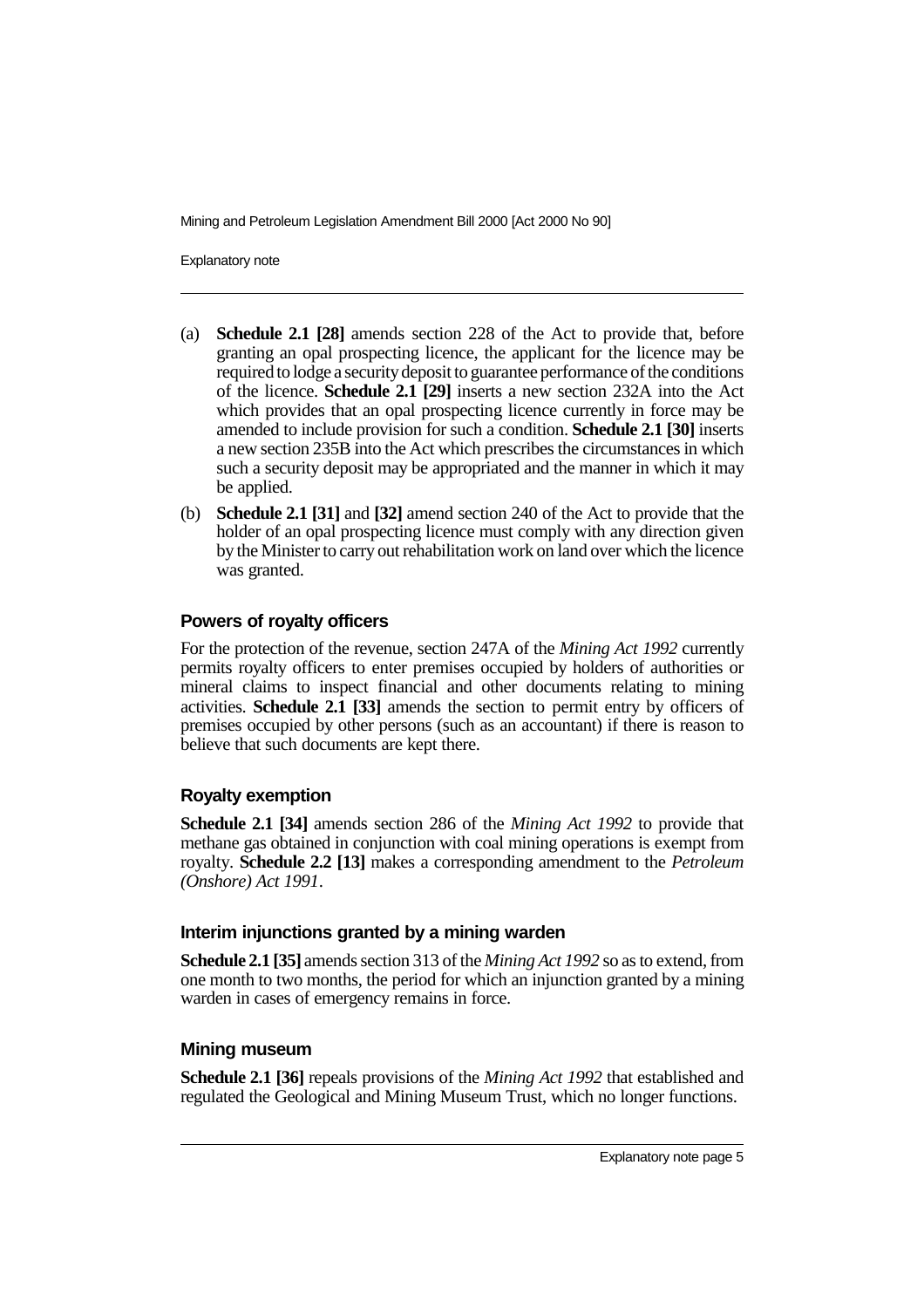Explanatory note

## **Departmental officers exercising functions under mining and petroleum titles**

**Schedule 2.1 [37]** inserts a new section 390 into the *Mining Act 1992*, which enables the regulations to provide that a reference in any mining title to the holder of an office within the Department is to be construed as a reference to the Minister (who has power to delegate any function to an appropriate officer or person). **Schedule 2.2 [17]** makes a corresponding amendment to the *Petroleum (Onshore) Act 1991*.

#### **Public consultation concerning mining leases**

**Schedule 2.1 [38]** amends Schedule 1 to the Act, which deals with consultation of persons affected by assessment leases and mining leases, to make it clear that where a mining lease affects the surface of any land, a provision of Division 4 of Part 2 of the Schedule requiring notification of landholders only requires notification of landholders whose land surfaces are affected.

**Schedule 2.1 [39]** amends Schedule 1 to the Act to require a person who objects to the grant of a mining lease on the ground that it would interfere with a valuable work or structure to notify the nature and location of the work or structure.

**Schedule 2.1 [40]** further amends Schedule 1 to the Act to require a notice issued to the general public advising of an intention to invite tenders for a mining lease or to grant a mining lease (otherwise than by way of tender) to indicate more clearly the persons who are eligible to object to the granting of the lease.

## **Natural reservoirs**

**Schedule 2.2 [6]** inserts a new section 28A into the *Petroleum (Onshore) Act 1991*, to provide every petroleum title holder with a right to explore for natural reservoirs (which are natural geological formations with the capacity to store significant quantities of petroleum).

## **Petroleum exploration licences**

Section 29 of the *Petroleum (Onshore) Act 1991* sets out the rights conferred by an exploration licence. **Schedule 2.2 [7]** repeals and replaces the section to express the rights in terms of "prospecting", the definition of which is repealed and replaced by **Schedule 2.2 [1]**. The effect of these amendments is to allow assessment and testing of petroleum deposits discovered in the course of operations under the licence, and to allow the regulations to declare that certain operations may not be carried on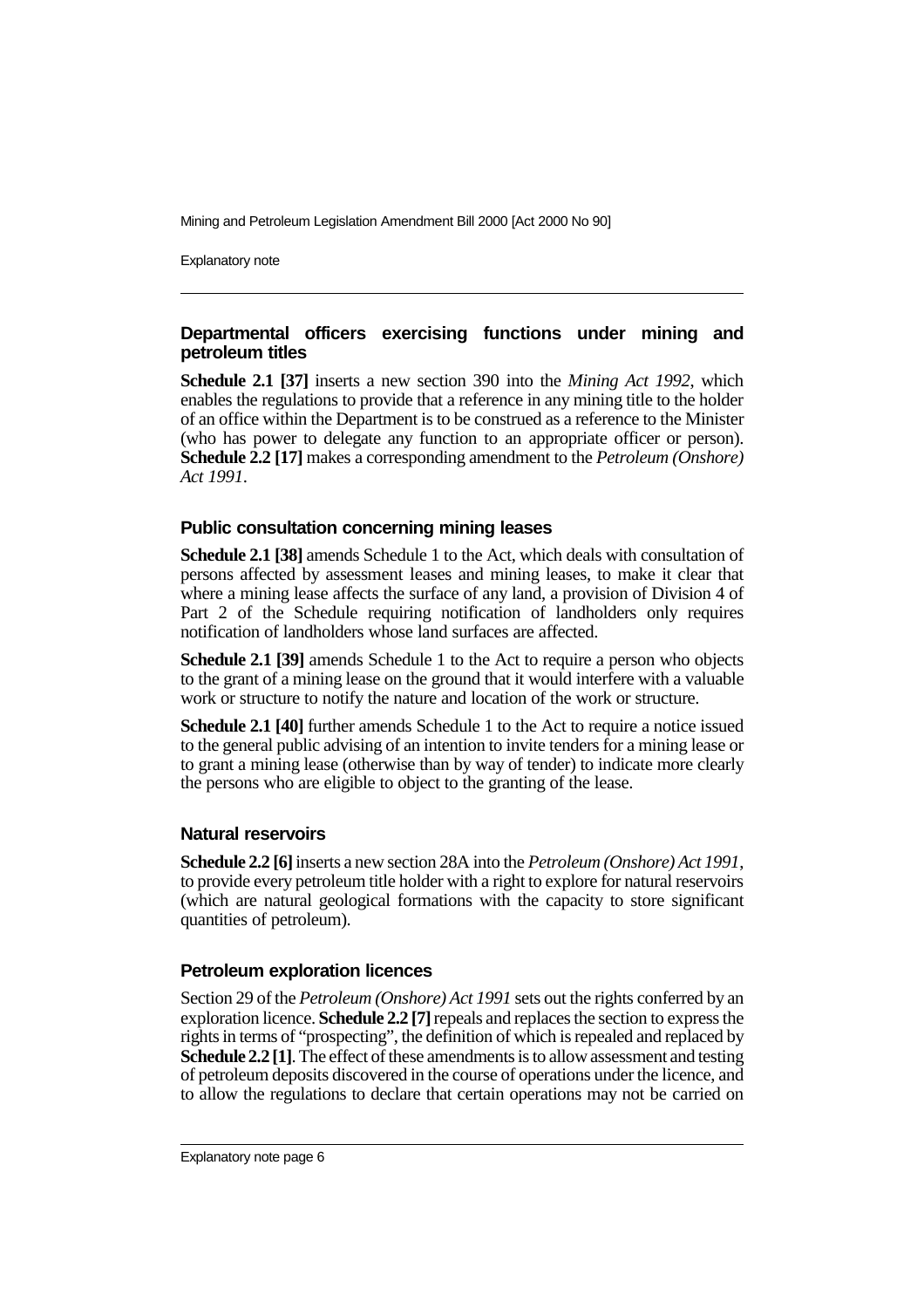Explanatory note

under the licence, reflecting similar provision already made in the *Mining Act 1992*. **Schedule 2.2 [10]** makes a consequential amendment.

**Schedule 2.2 [8]** amends section 30 of the Act to provide that the area over which a renewal of an exploration licence is granted cannot be more than 75 per cent of the area over which it was originally granted or last renewed, as the case may be. **Schedule 2.2 [9]** amends section 31 of the Act (which currently provides for a 25 per cent reduction only on first renewal) as a consequence.

#### **Access to land near dwellings, gardens and improvements**

Section 72 of the *Petroleum (Onshore) Act 1991* requires the holder of a petroleum title to obtain the consent of the owner and occupier of land before carrying out prospecting or mining operations on a portion of the land that is within 200 metres of a principal residence or within 50 metres of a garden, vineyard or orchard, or on which an improvement has been constructed. **Schedule 2.2 [12]** repeals and replaces the section to require the consent of the owner of the improvement (whether or not that person is a landholder, or the sole landholder, of the land) and (in the case of a dwelling-house) to require the consent of the occupier also. The requirements of the new provision are similar to those in corresponding provisions of the *Mining Act 1992*.

## **Petroleum (Onshore) Act inspectors**

**Schedule 2.2 [14]** amends section 113 of the *Petroleum (Onshore) Act 1991* to make it clear that the section, in addition to conferring inspectors' powers, for the purposes of the Act, on inspectors appointed under other Acts, authorises the direct appointment of other inspectors. The amendment also provides that inspectors may be engaged under contract instead of being appointed as public servants.

#### **Contraventions of conditions of petroleum title**

**Schedule 2.2 [15]** and **[16]** insert new sections 136A and 137A into the *Petroleum (Onshore) Act 1991*, which provide that it is an offence to contravene, without reasonable excuse, the conditions of a petroleum title and provide for the issue of penalty notices for such contraventions. (Provision to this effect is already made in the *Mining Act 1992*.)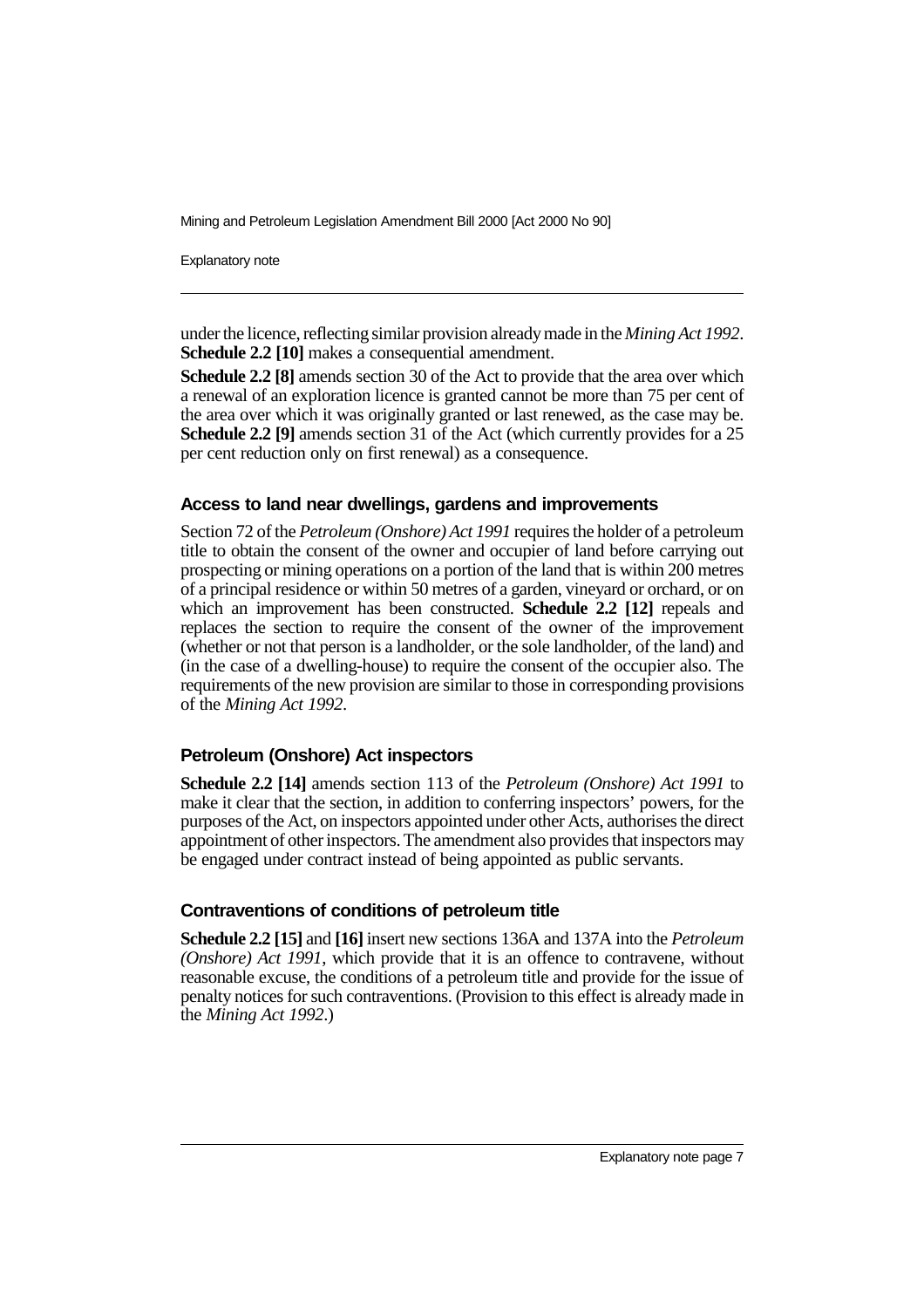Explanatory note

#### **Savings and transitional provisions**

**Schedule 2.1 [41] and [42] and 2.2 [18] and [19]** provide for savings and transitional provisions in relation to the amendments proposed by the Bill.

# **Schedule 3 Amendments relating to native title**

#### **Fossicking**

Section 12 of the *Mining Act 1992* sets out the rights of persons to fossick for minerals. **Schedule 3.1 [1]** amends the section to require a person who seeks to fossick on land in which native title has been determined to exist to obtain the consent of the registered native title body corporate for the land.

#### **Access arrangements**

Part 4A of the *Petroleum (Onshore) Act 1991* provides for access arrangements in connection with petroleum titles that authorise prospecting. **Schedule 3.2 [1]** amends section 69A of the Act to provide that a reference in the provisions of the Part to a landholder includes a reference to registered native title bodies corporate and registered native title claimants.

#### **Arbitration Panel**

The access arrangement provisions of the *Mining Act 1992* and the *Petroleum (Onshore) Act 1991* establish a panel of arbitrators whose functions are to settle the arrangements where the parties fail to agree on them. **Schedule 3.1 [2]** and **[3]** and **3.2 [2]** amend the relevant provisions of each Act to require the Minister for Aboriginal Affairs to be consulted in relation to the appointment of members of the panel and to require the head of the Department of Aboriginal Affairs to be consulted in relation to the selection of arbitrators to assist in settlement of particular cases.

#### **Compensation**

Part 13 of the *Mining Act 1992* and Part 11 of the *Petroleum (Onshore) Act 1991* deal with compensation issues arising out of mining activities and, for the purposes of those provisions, the meaning of "compensable loss" is defined in each Act. **Schedule 3.1 [4]** and **3.2 [3]** amend the definition to make it abundantly clear that the loss by a native title holder of possession or use of the surface of land is a compensable loss.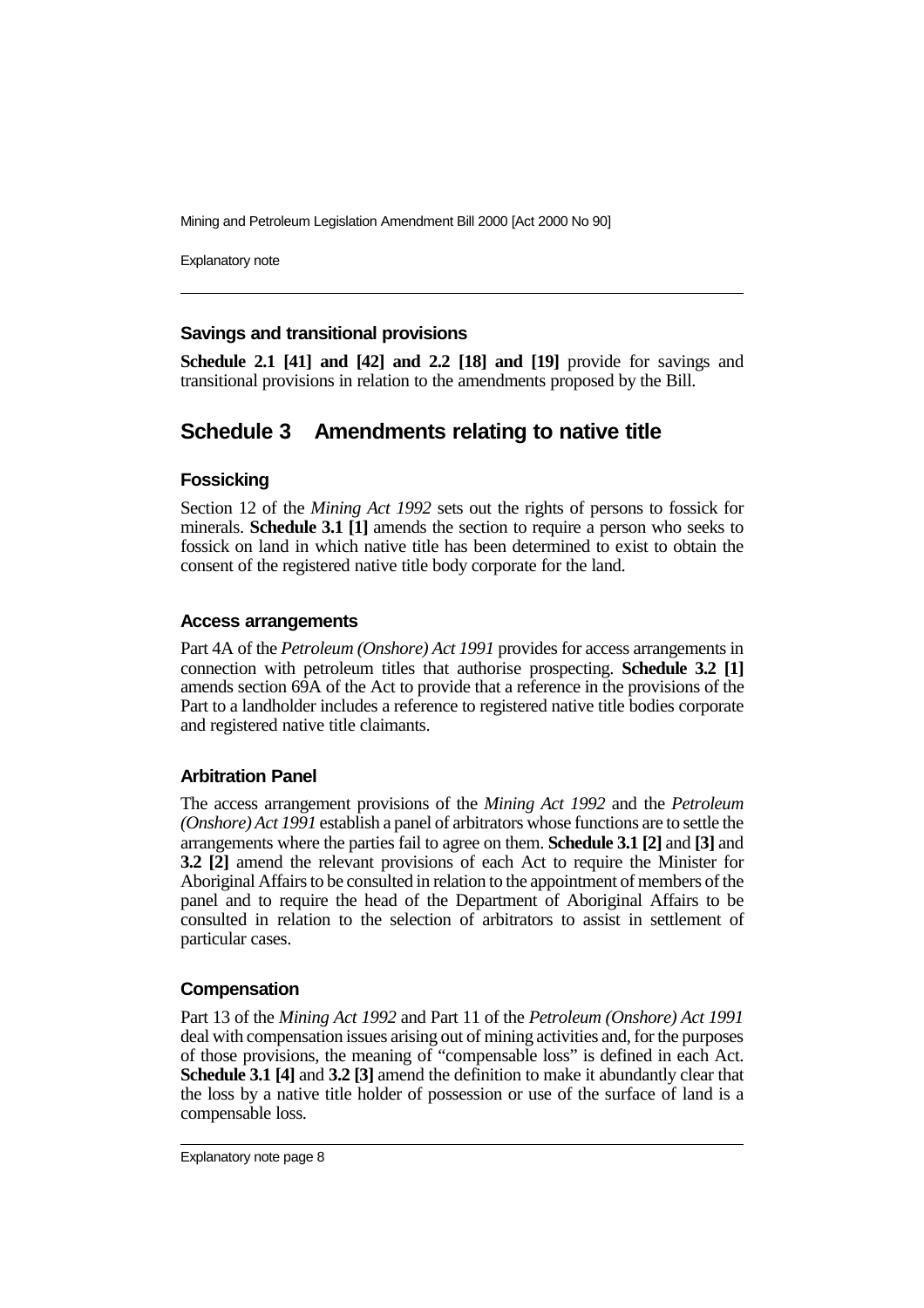Explanatory note

#### **Service of notices on native title landholders**

**Schedule 3.1 [5]** makes a minor amendment to section 383A of the *Mining Act 1992* by way of statute law revision.

#### **Consent of landholders to mining operations**

Both the *Mining Act 1992* and the *Petroleum (Onshore) Act 1991* require the consent of affected landholders (or their identification for compensation purposes) as a condition precedent to the grant of a title or the carrying on of mining or prospecting operations. Each Act also, however, authorises the grant of a title or the carrying on of operations without a landholder's consent if the landholder cannot be found or identified after proper efforts have been made to do so. **Schedule 3.1 [6]** and **3.2 [5]** amend the relevant provisions in relation to the efforts required to find and identify native title holders. The effect of the amendments is that if, in the period of 4 months after the prescribed notice has been given of the intention to grant the title or carry on the mining or prospecting operation concerned, a native title landholder does not come forward to make a native title claim, that landholder is taken to be unable to be identified.

In addition, **Schedule 3.2 [4]** amends section 134A of the *Petroleum (Onshore) Act 1991* to provide for service of documents where the Act requires them to be served on landholders. The amendment provides for the case of a landholder who is a native title holder whose claim to the land concerned has not been confirmed by an approved determination under Commonwealth legislation. (Provision to this effect is already made in the *Mining Act 1992*).

## **Schedule 4 Further amendment of Petroleum (Onshore) Act 1991**

The object of the amendments contained in **Schedule 4** is to abolish the distinction, currently maintained in the *Petroleum (Onshore) Act 1991*, between private landholdings and Crown landholdings in respect of:

- (a) rights to be given notice of applications lodged for certain petroleum titles in respect of the land, and
- (b) rights to object to proposals to grant petroleum titles over the land, and
- (c) rights to compensation for loss arising out of the grant of a petroleum title over the land, and
- (d) miscellaneous other rights of landholders against holders of petroleum titles.